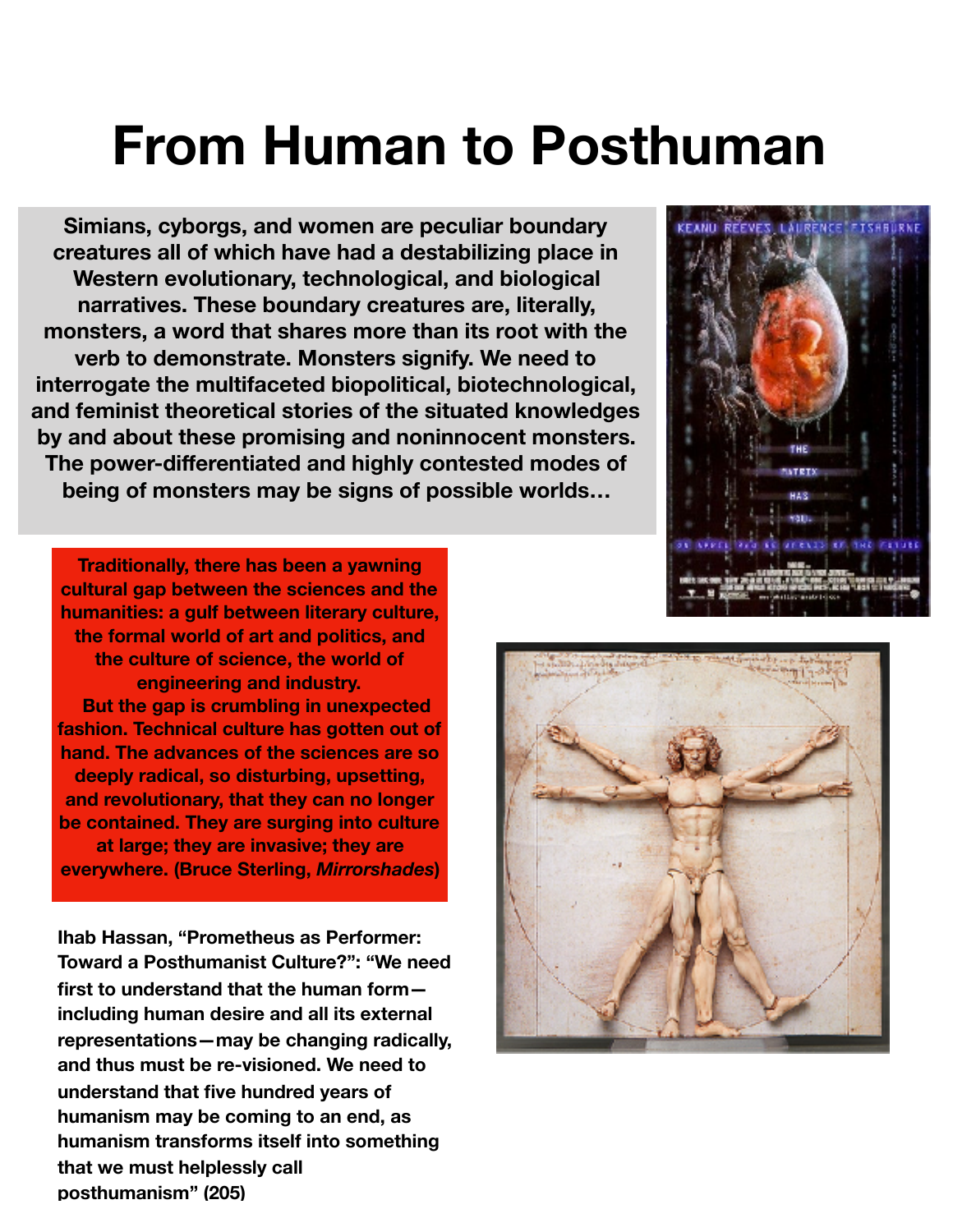"The computer raises questions about where we stand in nature and where we stand in the world of artifact. We search for a link between who we are and what we have made, between who we are and what we might create, between who we are and what, through our intimacy with our own creations, we might become" (Sherry Turkle, *The Second Self*, 12).



**Stelarc: It's time to question whether a bipedal, breathing body with binocular vision and a 1,400 cc brain is an adequate biological form. It cannot cope with the quantity, complexity, and quality of information it has accumulated; it is intimidated by the precision, speed, and power of technology and it is biologically ill-equipped to cope with its new extraterrestrial environment.** 

**No ambition, however extravagant, no fantasy, however outlandish, can any longer be dismissed as crazy or impossible. This is the age when you can finally do it all. Suddenly technology has given us powers with which we can manipulate not only external reality—the physical world—but also, and much more portentously, ourselves. You can become whatever you want to be.**  *Ed Regis***: "Meet the Extropians"** 



"**I was born human. But this was an accident of fate—a condition merely of time and place. I believe it's something we have the power to change. I will tell you why" Kevin Warwick Cyborg 1.0,** *Wired* **(145).**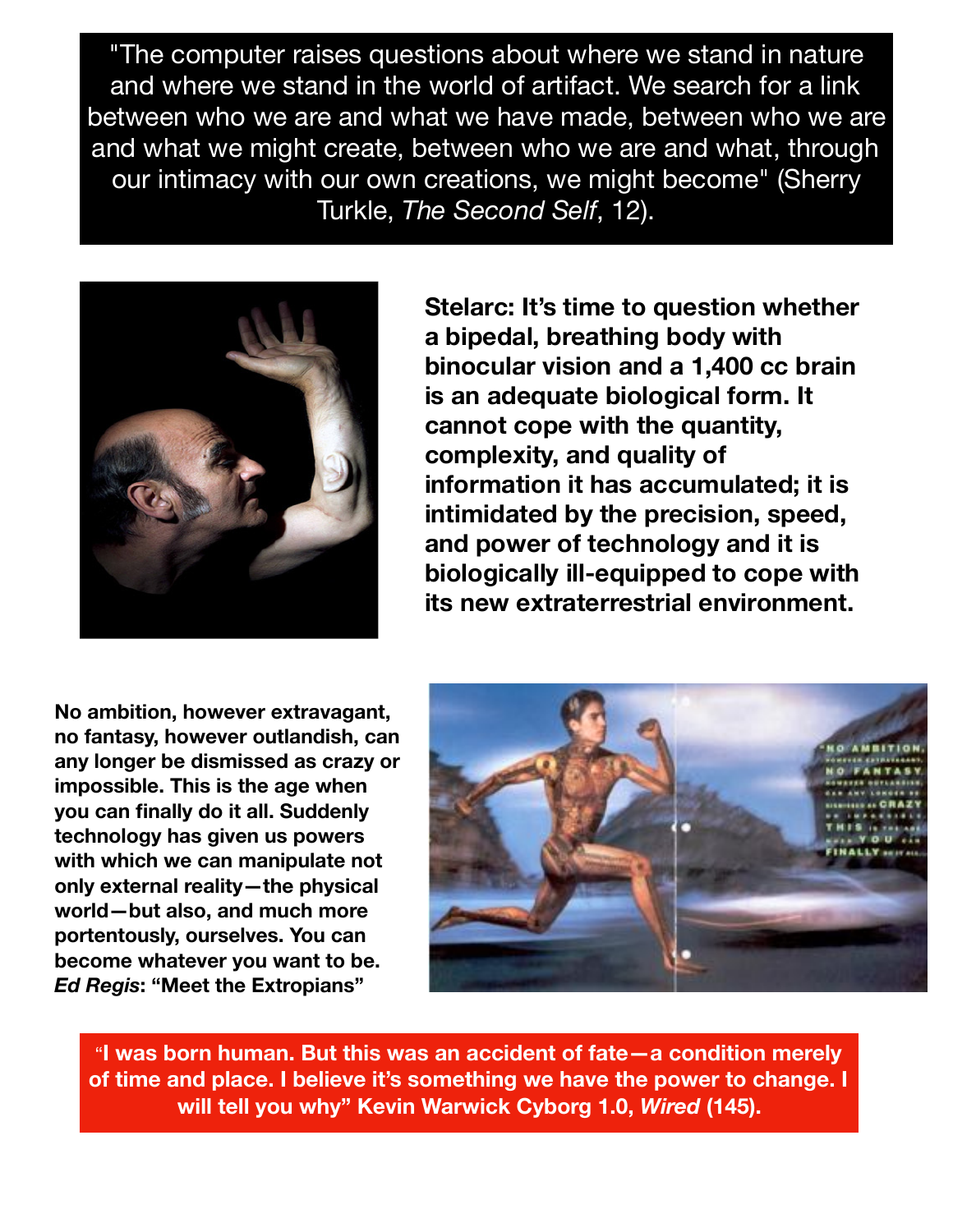## **The Reincarnation of Saint Orlan**

**Are we still convinced that we must bend ourselves to the decisions of Nature, this lottery of genes distributed by chance? My work is a struggle against the innate, the inexorable, the programmed, Nature, DNA (which is our direct rival as far as artists of representation are concerned), and God!**



Traditional expressions of ethnicity are incapable of coming to terms with emergent technosymbolic systems of essential similarity and difference that conjoin individuals into groups in cyborg-dominated cultures. Cyborg transformations in traditional categories of kinship and ethnicity result in different systems of identity composition. I suggest that these transformations be described by the term "technicity": an appropriate tool to describe ethnic-type relations among cyborgs, especially since traditional blood ties are increasingly replaced by technologically defined social bonds. There can be little doubt that systems analogous to ethnicity can be seen to act as a social cohesive in cyborg cultures. New body parts, cryogenic processes, enhanced digitalized senses, and collective cyberspaces redefine what it means to be human—to have a human body and to associate with others of one's own kind. (David Tomas, "The Technophilic Body")

**For transhumans and extropians, science and technology are opening up a glorious techno-Nietzschean millennium of longevity, neural self-programming, cyborg symbiosis, nanotechnology, and rapacious libertarian economies.…***For me, the posthuman condition is a far more critical, ambiguous zone***, one in which technoscience deepens rather than resolves the contradiction that characterize the fragile ground we walk upon.…One boundary of this zone is our deepening symbiosis with machines.…With Kismet, humanness is neither eradicated nor finally fulfilled, but swallowed up inside a technological design. In other words, humanness becomes a feature." (Erik Davis, "Ecce Robo")**